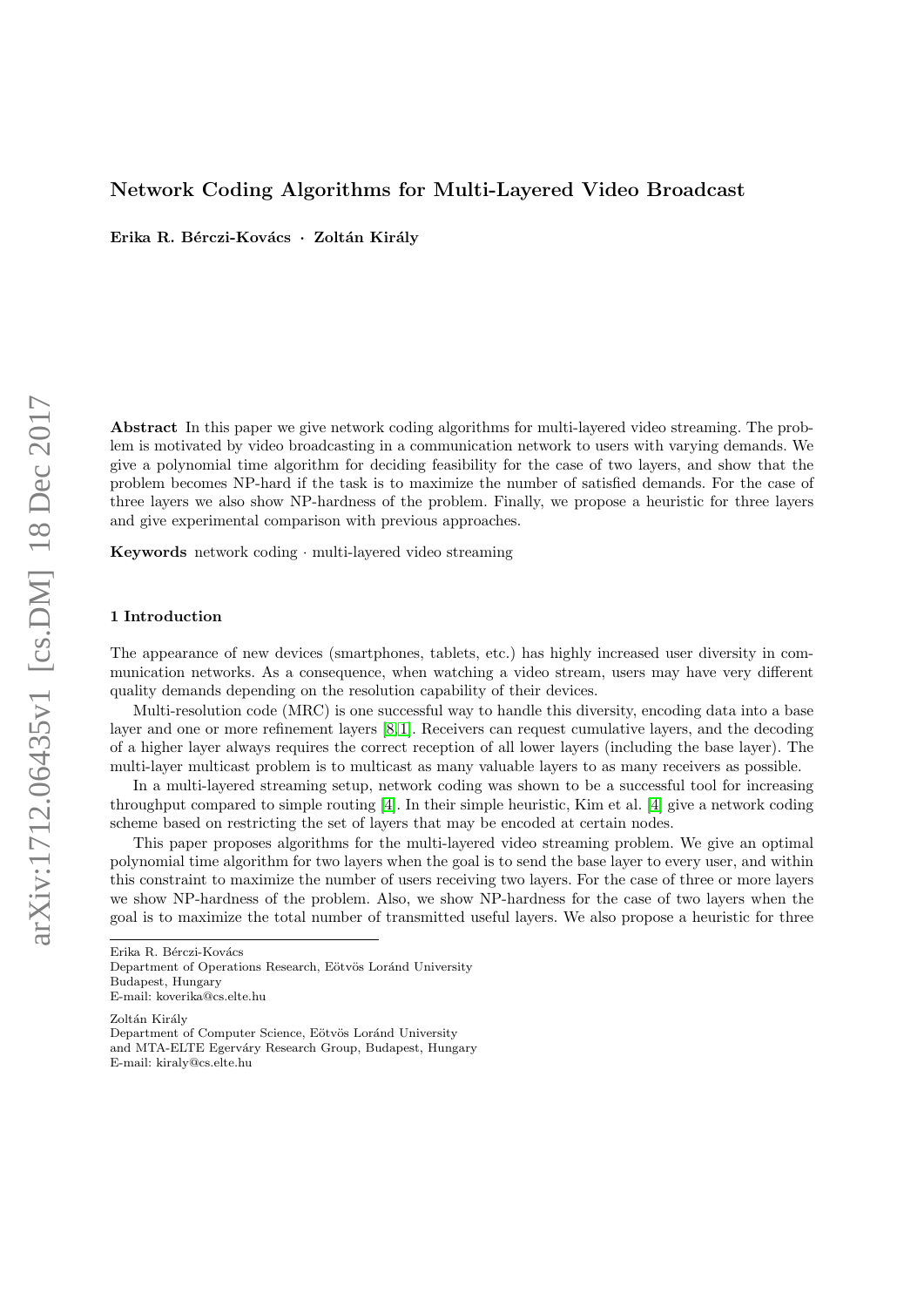layers and give experimental comparison between the best known heuristic due to Kim et al.[\[4\]](#page-13-2) and our approach.

The rest of the paper is organized as follows: Section [2](#page-1-0) contains the problem formulation and some definitions. In Section [3](#page-2-0) we prove NP-hardness for some special cases of the problem. In Section [4,](#page-4-0) the notion of feasible height function is introduced, and a sufficient condition for simultaneously satisfiable receiver demands is given. In Section [5](#page-7-0) we give an optimal algorithm for two layers. In Section [6](#page-9-0) we present a heuristic for three layers, and give some numerical results of experimental comparison.

# <span id="page-1-0"></span>2 Problem Formulation

A video stream is divided into k layers of equal size. At each time slot t, a set of messages  $\mathbf{M}(t)$  =  $\{M_1(t), M_2(t), \ldots, M_k(t)\}\$ is generated, message  $M_i(t)$  belonging to layer i and represented by an element of a finite field  $\mathbb{F}_q$  of size q. The idea of network coding is to transmit linear combinations of messages on the unit rate arcs. We will construct such linear network coding schemes, where these linear combinations only combine messages from the same time slot, and the same coding scheme is applied for each message set  $\mathbf{M}(t)$ , so the notation 't' will be omitted in the paper.

Let  $D = (V, A)$  be a directed acyclic graph with a single source node s and with unit capacity arcs. We will consider this graph fixed, except in Section [3.](#page-2-0) For a node  $v \in V-s$ , let  $\lambda(s, v)$  denote the maximal number of arc-disjoint paths from s to v. For a pair of nodes  $u, v \in V$ , a set  $X \subset V$  is a  $\overline{u}v$ -set, if  $u \notin X$ and  $v \in X$ . For a set X of nodes let  $\rho(X)$  denote the number of entering arcs of X. Note that  $\lambda(s, v) \geq k$ if and only if  $\rho(X) \geq k$  for every  $\overline{s}v$ -set X. We assume that  $\lambda(s, v) \geq 1$  for every node in the graph. A set X not containing s, and having  $\rho(X) = i$  is called an *i*-set.

The task is to multicast  $\mathbf{M} = (M_1, M_2, \dots M_k)$  from s. A network code can be represented by the vector of the coefficients  $\mathbf{c} = (c_1, \ldots, c_k)$  on each arc (where  $c_i \in \mathbb{F}_q$ ). Let  $\mathbb{F}_q^k$  denote the k-dimensional vector space over  $\mathbb{F}_q$ , and let  $\mathbf{e}_i$  denote the *i*th unit vector. For a set  $S \subseteq \mathbb{F}_q^{\hat{k}}$  of vectors, let  $\langle S \rangle$  denote the linear subspace spanned by  $S$ .

**Definition 1** A linear network code of k messages over a finite field  $\mathbb{F}_q$  is a mapping  $\mathbf{c}: A \to \mathbb{F}_q^k$ which fulfills the **linear combination property:**  $\mathbf{c}(uv) \in \langle {\{\mathbf{c}(wu)| wu \in A\}} \rangle$  for all  $u \neq s$ . We will use the notation  $\langle c, u \rangle = \langle \{c(wu) | vu \in A\} \rangle$ . The function c gives the **coefficients** of the messages on an arc, that is, on arc a the message sent is the scalar product  $c(a) \cdot M$ . We say that a message  $M_i$  (or layer i) has non-zero coefficient on an arc a, if  $c(a) \cdot e_i \neq 0$ . A node v can decode message  $M_i$  (or layer i), if  $e_i \in \langle c, v \rangle$ . Hence, with abuse of notation,  $e_i$  will be identified with message  $M_i$  and layer i throughout the paper.

We remark here that if a node  $v$  can decode layer  $i$  by the above definition, then it really can decode message  $M_i$ , as it gets all scalar products  $\mathbf{c}(uv) \cdot \mathbf{M}$  and  $\mathbf{e}_i \in \langle \mathbf{c}, v \rangle$ , so it can easily calculate  $M_i = \mathbf{e}_i \cdot \mathbf{M}$ . Note also that simple routing can be regarded as a special case, where for each arc  $uv$ ,  $\mathbf{c}(uv) = \mathbf{e}_i$  for some  $1 \leq i \leq k$ .

<span id="page-1-1"></span>**Definition 2** In multi-resolution coding, for  $i > j$  we say that layer i is **higher** than layer j, and layer j is lower than layer i. The height of a network code on an arc uv is the highest layer with non-zero coefficient on that arc. For example, the first unit vector has height one and so on,  $e_i$  has height i, and vector  $(1, 0, 1, 0)$  has height 3. The height of **c** is denoted by  $h_c : A \to \mathbb{N}$ .

A layer i is valuable for a node only if all lower layers can also be decoded at that node, i.e., for every  $j \leq i$  message  $M_j$  is decodable. The **performance** of a network code at a node v is the index of the highest valuable layer for v. The performance function of **c** is denoted by  $p_c : V \to \{0, 1, \ldots, k\}$ , where  $p(v) = 0$  denotes that layer 1 is not decodable at v.

A demand is a sequence of mutually disjoint subsets of V-s denoted by  $\tau = (T_1, T_2, \ldots, T_k)$ . The set of receiver nodes is the union of these request sets, denoted by  $T = T_1 \cup T_2 \cup \ldots \cup T_k$ . The nodes in  $T_i$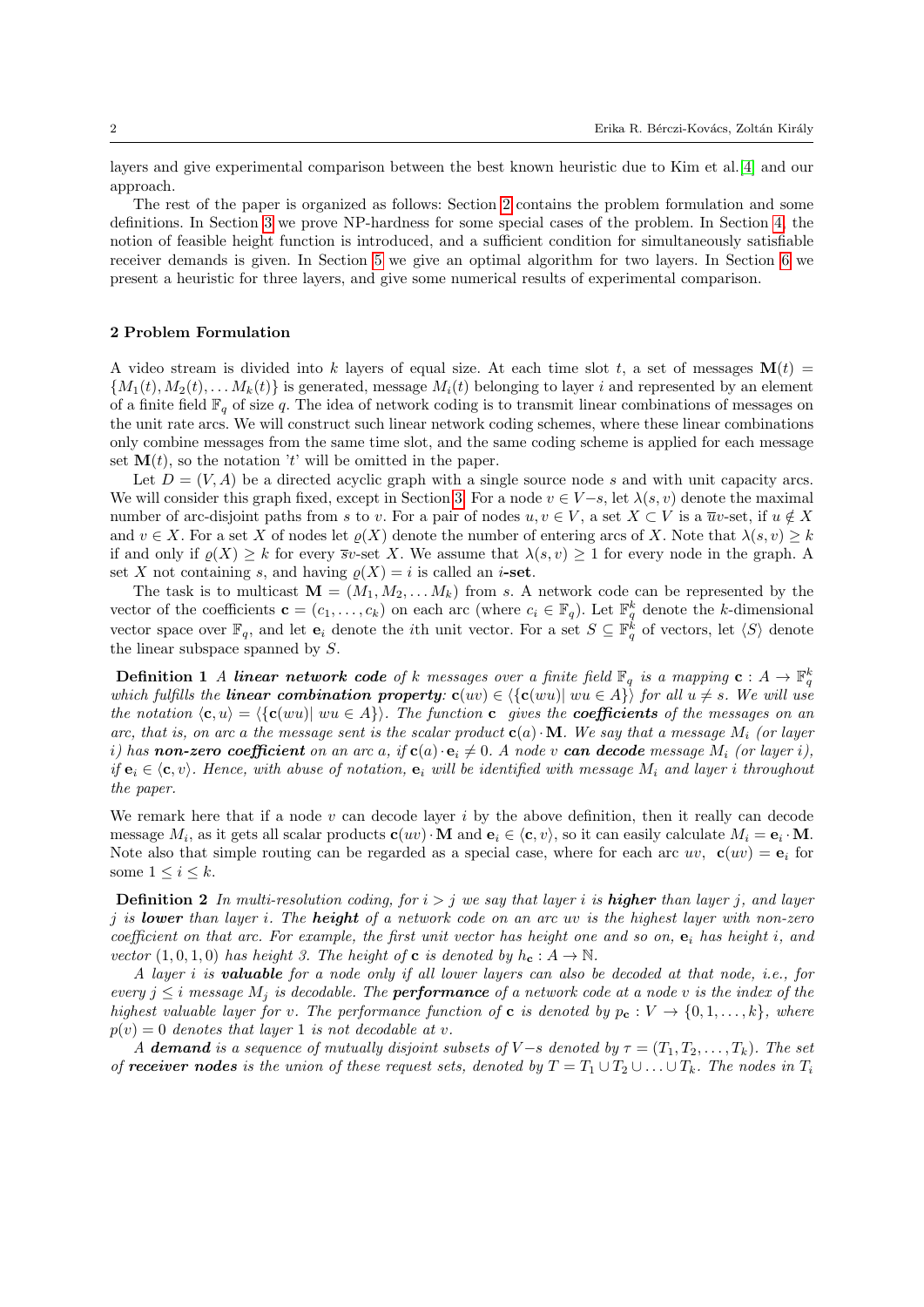**request** the first i layers. Given a demand  $\tau$ , we can define a **demand function**  $d_{\tau}: V \to \{0, 1, \ldots, k\}$ on the nodes in a straightforward way by setting  $d_{\tau}(v) = i$  if  $v \in T_i$ , and  $d_{\tau}(v) = 0$  if  $v \in V \setminus T$ .

A network code is **feasible** for demand  $\tau$ , if  $p_c(v) \geq d_{\tau}(v)$  for all  $v \in V$ , that is, for all i and  $j \leq i$ , every receiver node  $t \in T_i$  can decode  $M_i$ . If there exists a feasible network code for a demand, the demand is called satisfiable.

# <span id="page-2-0"></span>3 Complexity Results

In this section we prove NP-hardness of some special cases of the multi-layered network coding problem. Lehman and Lehman [\[6\]](#page-13-3) showed NP-hardness for a more general network coding problem, where receivers may demand any subset of the messages, and there can be multiple sources, accessing disjoint subsets of the information demanded by the receivers. Here we prove NP-hardness for a special case of this problem, when there is only one source in the graph, and demands of the receivers have a layered structure as defined in the previous section [2.](#page-1-1)

<span id="page-2-1"></span>**Theorem 3** Given a directed acyclic graph D and a demand with three layers  $\tau = (T_1, \emptyset, T_3)$ , it is  $NP$ -hard to decide, whether there exists a feasible network code for  $\tau$ .



Fig. 1: Reduction of 3-SAT to demand  $\tau = (T_1, \emptyset, T_3)$ .

*Proof* We reduce the well-known NP-complete 3-SAT problem [\[2\]](#page-13-4) to our problem. Let  $S = (X, CL)$  be a 3-SAT instance, where  $X = \{x_1, \ldots, x_n\}$  and  $CL = \{C_1, \ldots, C_m\}$  denote the set of variables and clauses, respectively. We define a network coding problem on a digraph D corresponding to this instance. First we create special nodes s, t with an arc st, and put t into  $T_1$ . For each variable  $x_i$  we add six nodes with eleven arcs (see Figure [1\)](#page-2-1), so that  $a_i, b_i, c_i \in T_1$  and  $d_i \in T_3$ . Nodes  $x_i$  and  $\overline{x}_i$  correspond to literals. For each clause  $C_j$  we add a node  $C_j$ , arcs  $sC_j$  and  $tC_j$  and arcs from every node corresponding to literals of  $C_j$ . Each  $C_j$  is put into  $T_3$ . We prove that this network coding problem has a feasible solution over some finite field if and only if S can be satisfied. Suppose the above defined network coding problem has a feasible network code **c**. Since  $t \in T_1$ ,  $h_c(st) = 1$  and for all  $C_j$   $h_c(tC_j) = 1$ . Moreover, the arc  $sC_j$  can transmit any message from s, hence  $C_j$  can decode all three layers if and only if at least one additional arc entering  $C_i$  has height greater than one. Note that such an arc can come only from a node corresponding to a literal in  $C_i$ .

**Claim 4** If the network coding problem has a feasible network code c, then for every variable  $x_i$ , the code c has height one on at least one of the arcs  $sx_i$  and  $s\overline{x}_i$ .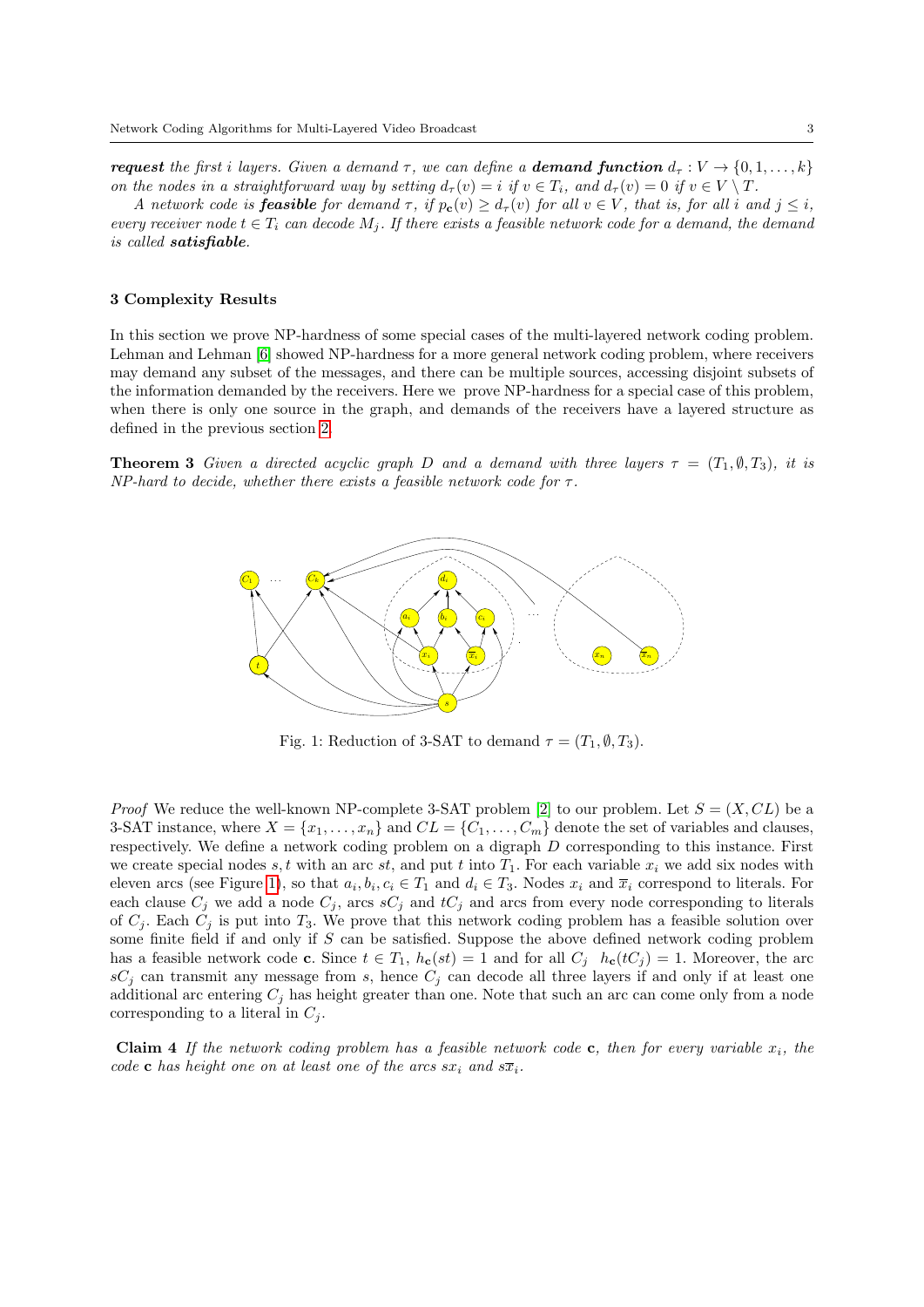*Proof* Let us assume indirectly that neither  $c(sx_i)$  nor  $c(s\overline{x}_i)$  have height one. Since  $a_i, b_i, c_i$  must be able to decode the first layer,  $\mathbf{c}(sa_i) \in \langle \mathbf{e}_1, \mathbf{c}(sx_i)\rangle$ , and  $\mathbf{c}(sc_i) \in \langle \mathbf{e}_1, \mathbf{c}(s\overline{x}_i)\rangle$ , and  $\mathbf{e}_1 \in \langle \mathbf{c}(sx_i), \mathbf{c}(s\overline{x}_i)\rangle$ . Hence we have

$$
\dim \langle \mathbf{c}(sa_i), \mathbf{c}(sc_i), \mathbf{c}(sx_i), \mathbf{c}(s\overline{x}_i) \rangle = \dim \langle \mathbf{c}(sx_i), \mathbf{c}(s\overline{x}_i) \rangle \leq 2,
$$

that is, these four vectors cannot span a 3-dimensional space to transmit three layers to  $d_i$ . .

By the claim we can transform a solution of the network coding problem into an assignment of S by assigning value 'true' to a literal l if the height of  $c(sl)$  is at least two. Note that if for a variable  $x_i$  both  $sx_i$  and  $s\overline{x}_i$  have height one, we can choose the value of  $x_i$  arbitrarily to get a satisfying assignment.

Similarly we can get a feasible network code c for the network coding problem from a truth assignment of S over any field. The corresponding vectors  $\mathbf{c}(e)$  are the following. Let  $\mathbf{c}(st) = (1,0,0)$ ,  $\mathbf{c}(sC_i)$  $(1, 1, 1)$ , and for any node u with only one incoming arc wu, all outgoing arcs carry  $c(wu)$ . If  $x_i$  is true, then  ${\bf c}(sa_i) = (0,1,0), \ {\bf c}(sx_i) = (1,1,0), \ {\bf c}(s\overline{x}_i) = (1,0,0), \ {\bf c}(sc_i) = (1,1,1), \ {\bf c}(a_i d_i) = (0,1,0), \ {\bf c}(b_i d_i) =$  $(1, 0, 0)$ ,  $\mathbf{c}(c_i d_i) = (1, 1, 1)$ , and the code can be constructed symmetrically if  $x_i$  is false. It is easy to check that this  $\mathbf c$  is indeed a feasible network code.  $\Box$ 

For the general case with  $k \geq 3$  layers we easily get the similar result by adding  $k-3$  new  $sC_i$  and  $sd_i$  arcs for each i, j.

Corollary 5 For  $k \geq 3$  layers and demand  $\tau = (T_1, \emptyset, \ldots, \emptyset, T_k)$ , it is NP-hard to decide whether there exists a feasible network code for  $\tau$ .

**Theorem 6** Given a directed acyclic graph D and a demand  $\tau = (T_1, T_2)$  it is NP-hard to find a maximal cardinality subset  $T'_1$  of  $T_1$ , so that for  $\tau' = (T'_1, T_2)$  there exists a feasible network code.

Proof We prove the theorem by reducing to this problem the NP-hard Vertex Cover problem [\[2\]](#page-13-4), which is the following: given a graph  $G = (W, E)$ , find a subset of the nodes  $X \subseteq W$  of minimum size such that  $X \cap \{u, v\} \neq \emptyset$  for every  $uv \in E$ . Given an instance  $G = (W, E)$  of the vertex cover problem, we construct an acyclic graph D and demand  $(T_1, T_2)$ . First let D be a single node s. Then for every vertex  $w \in W$  we add a receiver  $t_w \in T_1$  with an arc  $st_w$ , while for every edge  $uv \in E$  we add a receiver  $t_{uv} \in T_2$  with arcs  $t_u t_{uv}$  and  $t_v t_{uv}$ . For a given network code c, a receiver node  $t_w \in T_1$  can decode the first layer if and only if the height of the code on  $st_w$  is one. A receiver node  $t_{uv} \in T_2$  can decode both layers, only if on at least one entering arc the code has height two. Let  $t_v t_{uv}$  be such an arc. Since the tail node  $t_v$  has exactly one entering arc  $st_v$ , this arc must have height two also, hence  $t_v$  does not receive the first layer in D. Let  $T_1' \subseteq T_1$  denote the set of nodes  $t_w \in T_1$  for which the arc  $st_w$  has height one, and let  $X \subseteq W$  be the set of nodes  $w \in W$  for which  $st_w$  has height two. It is easy to conclude that if the code is feasible for demand  $(T'_1, T_2)$  then X is a vertex cover. Conversely, from a vertex cover  $X \subseteq W$  let  $T_0 = \{t_w \in T_1 \mid w \in X\}$ and let  $T_1' = T_1 \setminus T_0$ . Then we get a feasible network code for demand  $\tau' = (T_1', T_2)$  with the following properties: the network code has height two on arcs incident to nodes in  $T_0$ , while on all other arcs it has height one. For a fieldsize large enough  $(q \geq |W|)$  we can choose a network code which is pairwise linearly independent on arcs of type  $st_w$  for  $t_w \in T_0$ . Such a network code is feasible for  $\tau'$  because on one hand, a receiver  $t_w \in T'_1$  has entering arc  $st_w$  of height one, on the other hand, a receiver  $t_{uv} \in T_2$ has either two entering arcs of height two with linearly independent codes or it has one entering arc of height two and one of height one, which always transmit together two valuable layers to  $t_{uv}$ . Hence X is a minimal vertex cover if and only if demand  $(T'_1, T_2)$  is satisfiable and  $T'_1$  is maximal.

As a minimal mixed (vertices and edges) cover of the edges can be assumed to contain only vertices, we also get the following.

Corollary 7 Given a network D, a demand  $\tau = (T_1, T_2)$  and a number K, it is NP-hard to decide whether there exists a network code satisfying at least K requests.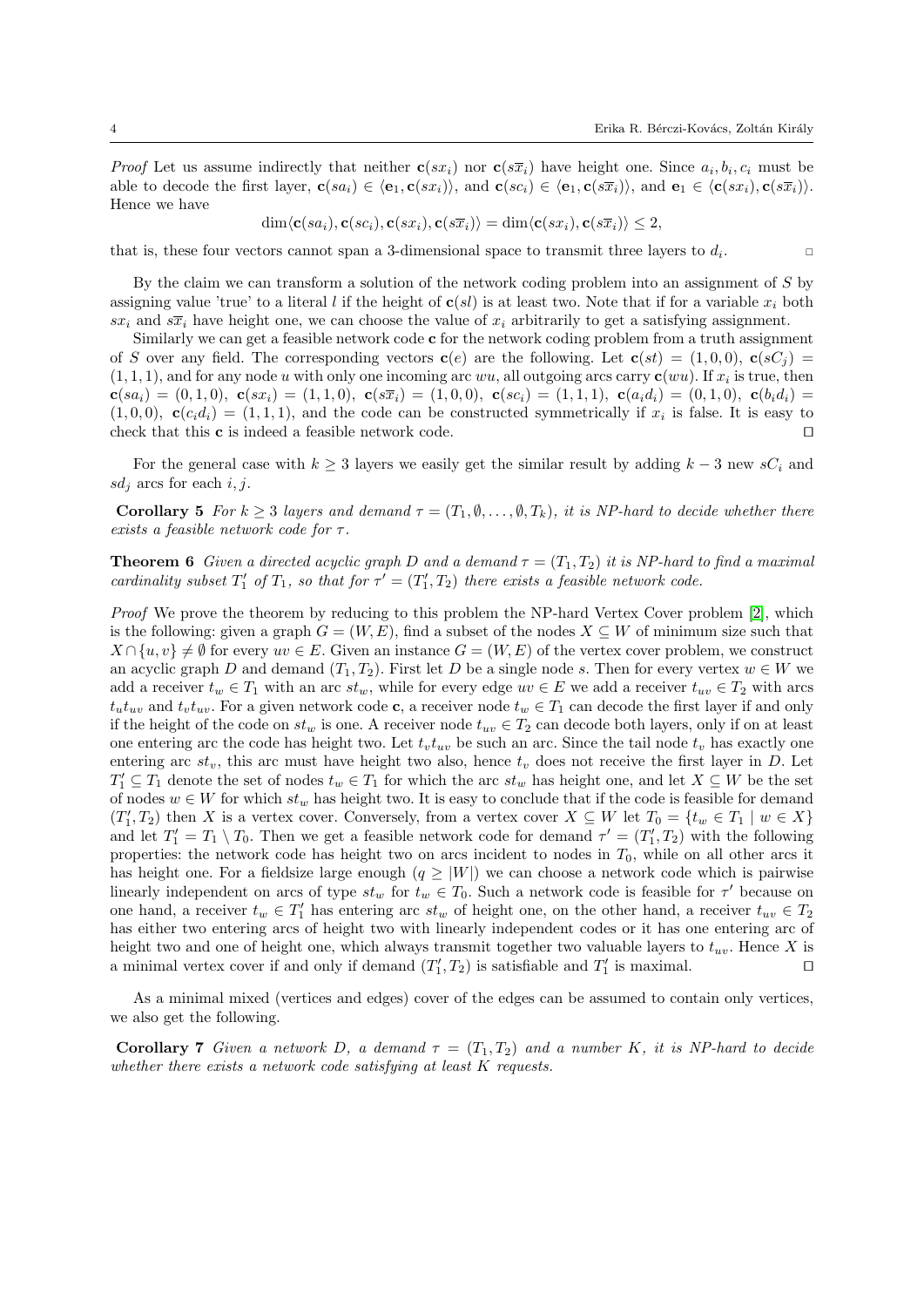#### <span id="page-4-0"></span>4 Tools for feasible network code construction

In [\[4\]](#page-13-2) Kim et al. gave a simple randomized network coding algorithm for the multi-layered video streaming problem. In their approach a function  $h: V \to \{0, 1, \ldots, k\}$  is determined, and then a randomized linear network code c is sent in the network such that for each arc  $uv \in A$ , the highest layer with non-zero coefficient in  $c(uv)$  is at most  $h(v)$ . Their algorithm ensures that the first layer can be decoded at each receiver with high probability, and some receivers may be able to decode more layers.

In this paper we give some (non-randomized) algorithms that are also based on restricting the highest layer with non-zero coefficient, but in our approach restrictions may differ for arcs entering the same node. In order to describe our algorithms, some further layer-related notions are needed.

**Definition 8** A function  $f : A \to \{0, 1, ..., k\}$  is a **height function** if there exists a finite field  $\mathbb{F}_q$  and a linear network code c over  $\mathbb{F}_q$  with  $h_c = f$ . Similarly we can define when a function  $g: V \to \{0, 1, \ldots, k\}$ is a **performance function**, i.e., if there exists a linear network code **c** over  $\mathbb{F}_q$  with  $p_c = g$ . We say that functions  $f : A \to \{0, 1, \ldots, k\}$  and  $g : V \to \{0, 1, \ldots, k\}$  form a **height-performance-pair** if there exists a network code c with  $h_c = f$  and  $p_c = g$ . Given a function  $f : A \to \{0, 1, ..., k\}$ , a function  $g: V \to \{0, 1, \ldots, k\}$  is called a **realizable extension** of f, if they form a height-performance-pair. A height function f is **feasible** for a demand  $\tau$  if it has a realizable extension g such that  $g \geq d_{\tau}$ .

4.1 Sufficient condition for feasible height functions

Our algorithms for feasible network code construction for a demand  $\tau$  will always first find a function  $f: A \to \{0, 1, \ldots, k\}$  and then a realizable extension g such that  $g(v) \geq d_{\tau}$ .

In this subsection we give a sufficient condition for a function  $f$  to be a height function (see Corollary [14\)](#page-5-0). As we will see, this condition is also necessary for two layers, leading to a characterization for that case. We use this characterization to get a new heuristic for three layers, with better performance than earlier approaches.

In this section we assume that the reader is familiar with the classical algorithm of Jaggi et al. [\[3\]](#page-13-5). In their algorithm, they construct a feasible network code for a demand  $\tau = (\emptyset, \ldots, \emptyset, T_k)$  by fixing k arc-disjoint paths to every receiver and constructing the network code on the arcs one by one, in the topological order of their tails. We say that an arc  $a$  is **processed** during the algorithm, if the network code  $c(a)$  is defined. Jaggi et al. maintain that for every receiver, the span of the codes on the last processed arcs on the fixed k paths remain the whole k-dimensional vector space. Their algorithm can be easily generalized for multi-layer demands.

**Definition 9** For a function  $f : A \rightarrow \{0, 1, \ldots, k\}$ , a path P with arcs  $a_1, a_2, \ldots, a_r$  is called **monotone**, if  $f(a_1) \le f(a_2) \le \ldots \le f(a_r)$ . We define for such a monotone path  $\min(P) = f(a_1)$  and  $\max(P)$  $=f(a_r)$ . The former min(P) is also called the **value** of the path.

**Definition 10** Let a node  $v \in V-s$ , a function  $f : A \to \{0, 1, \ldots, k\}$  and a function  $g : V \to \{0, 1, \ldots, k\}$ be given. An *i*-fan of v consists of *i* pairwise arc-disjoint non-trivial (*i.e.*, containing at least one arc) monotone paths  $P_1, \ldots, P_i$  ending at v, where for all  $j \leq i$  we have  $j \leq \min(P_i) \leq \max(P_i) \leq i$ , and  $P_j$ begins at a node  $v_i$  with  $g(v_i) \ge \min(P_i)$ .

<span id="page-4-1"></span>**Definition 11** If a function  $f : A \rightarrow \{0, 1, \ldots, k\}$  and a function  $g : V \rightarrow \{0, 1, \ldots, k\}$  is given in such a way that

- i, for every node v with  $g(v) > 0$  there exists a  $g(v)$ -fan of v,
- ii, for every arc vw, either  $f(vw) \leq g(v)$ , or there exists an incoming arc uv with  $f(uv) = f(vw)$ ,

then g is called a **fan-extension** of f. Let us call an arc uv **free** if  $f(w) \leq g(u)$ . Note that every starting arc of a path in a fan is free.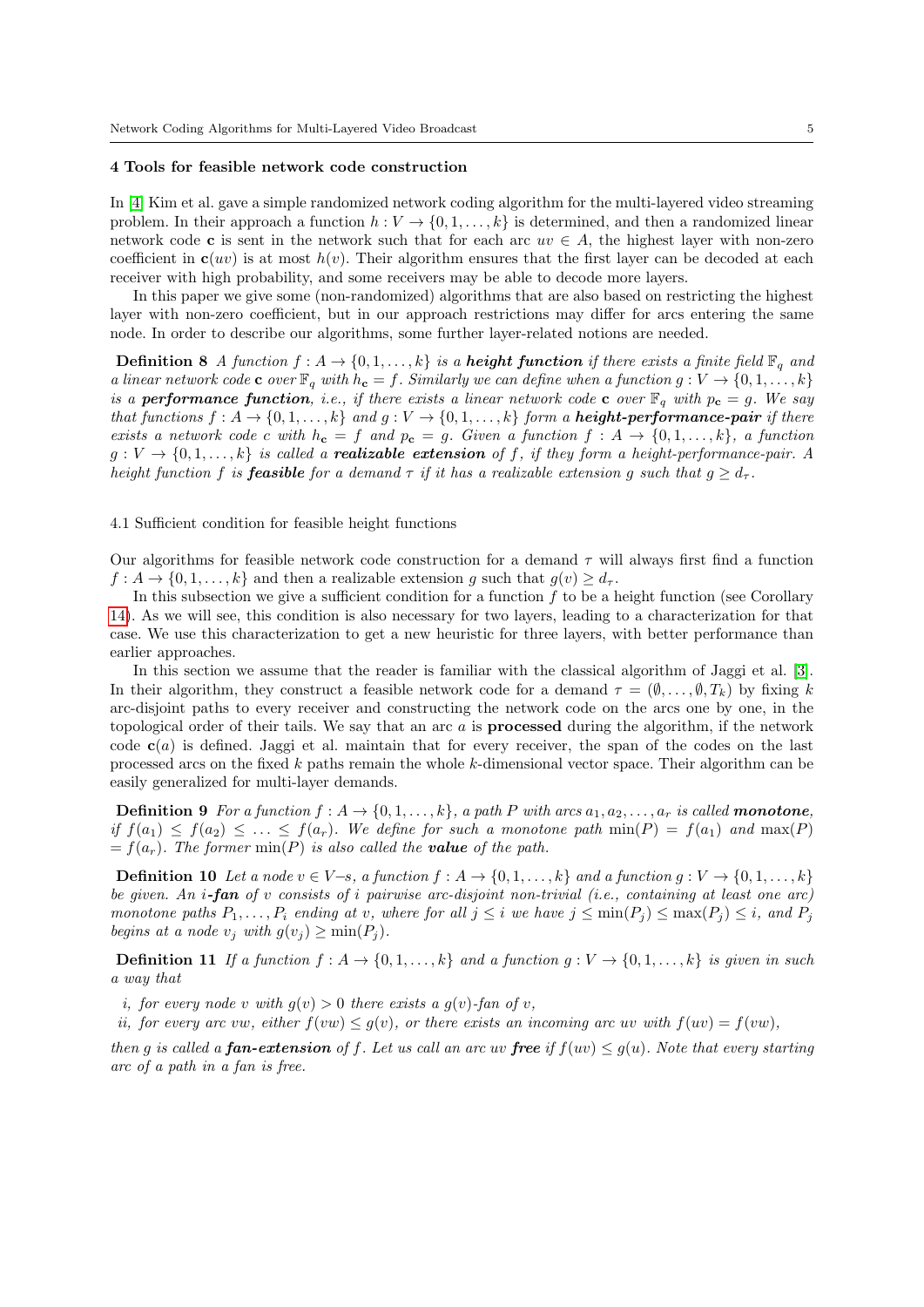# **Theorem 12** A fan-extension g of a function f is always a realizable extension of f.

Proof If a node can decode the first i layers then it can also send any linear combination of these layers.

Claim If v has an i-fan then it also has an i-fan with exactly one free arc on each path.

*Proof* Let a' be a free arc on a path  $P_j$  of a fan such that it is not the first arc a. Since P is monotone,  $j \le f(a) \le f(a')$ , hence the fan resulting from replacing  $P_j$  by the subpath  $P'_j$  starting from a' to v is also an  $i$ -fan of  $v$ .

Let us fix such a fan for every node v with  $g(v) > 0$ . First we define the network code c on arcs covered by at least one fan. Let L denote the maximum number of fans an arc is covered by. Our algorithm constructs a network code over any finite field  $F_q$  with  $q > L$ . Note that since  $|V| > L$ ,  $q > |V|$  is always sufficient. We modify the algorithm of Jaggi et al. [\[3\]](#page-13-5) the following way: on free arcs of a fan we construct the network code in increasing order of the  $f$  values on the arcs. Since the paths in a fan satisfy that  $\min(P_i) \geq j$  and  $q > L$ , we can define the network code c so that for every fan,  $\dim(\mathbf{c}(a_1), \ldots, \mathbf{c}(a_j)) = j$ for all  $1 \leq j \leq i$ , where  $a_j$  is the first arc on path  $P_j$ . On non-free arcs we define the network code in a topological order of their tails. When constructing the network code on a non-free arc  $uv, u \neq s$ , we maintain that for every  $i$ -fan which contains  $uv$ , the span of codes on the last processed arcs on the  $i$ paths remain the  $i$ -dimensional subspace of the first  $i$  layers. We use the following lemma to prove that this is possible.

<span id="page-5-1"></span>**Lemma 13** [\[3\]](#page-13-5) Let  $n \leq q$ . Consider pairs  $(\mathbf{x}_i, \mathbf{y}_i) \in \mathbb{F}_q^k \times \mathbb{F}_q^k$  with  $\mathbf{x}_i \cdot \mathbf{y}_i \neq 0$  for  $1 \leq i \leq n$ . There exists a linear combination **b** of vectors  $\mathbf{x}_1, \ldots, \mathbf{x}_n$  such that  $\mathbf{b} \cdot \mathbf{y}_i \neq 0$  for  $1 \leq i \leq n$ .

If vectors  $\mathbf{v}_1, \ldots, \mathbf{v}_n$  span the subspace of the first n layers, then for every  $\mathbf{v}_i, 1 \leq i \leq n$  there is a vector  $y_i$  in this subspace with  $v_j \cdot y_i = 0, i \neq j$  and  $v_j \cdot y_j \neq 0$ . We call  $y_j$  a control vector of  $v_j$ . Let  $F_1, \ldots, F_\ell$  denote the set of fans containing uv. Consider first  $F_1$ , and suppose it is an *i*-fan. Let  $P_1, \ldots, P_i$ denote the paths of fan  $F_1$ . For  $j = 1, ..., i$  let  $a_j$  denote the last processed arc of  $P_j$ , and let  $\mathbf{v}_j = \mathbf{c}(a_j)$ . After determining control vectors  $z_1, \ldots, z_i$ , let  $x_1 = v_p$  and  $y_1 = z_p$ , where path  $P_p$  is the one that uses arc uv. Clearly arc  $a_p$  enters u, and  $\mathbf{x}_1 = \mathbf{c}(a_p)$ . Let the tail of arc  $a_p$  be denoted by  $w_1$ . For the other fans we similarly define  $\mathbf{x}_2, \mathbf{y}_2, \ldots, \mathbf{x}_\ell, \mathbf{y}_\ell$  and nodes  $w_2, \ldots w_\ell$ . Let wu be an entering arc with  $f(wu) = f(uv)$ . Since uv is a non-free arc, such an arc exists. Define  $\mathbf{x}_{\ell+1} = \mathbf{c}(wu)$  and  $\mathbf{y}_{\ell+1} = \mathbf{e}_{f(u,v)}$ . Now let **b** be the linear combination provided by Lemma [13](#page-5-1) (for  $x_1, y_1, \ldots, x_{l+1}, y_{l+1}$ ) and define  $c(uv) = b$ . The height of  $c(uv)$  will be at most the height of arcs  $w_iu$ , hence it remains under  $f(uv)$ , because all  $P_i$ 's are monotone. As  $\mathbf{b} \cdot \mathbf{y}_{\ell+1} = \mathbf{b} \cdot \mathbf{e}_{f(uv)} \neq 0$ , the height of uv is exactly  $f(uv)$ . Finally, for arcs not covered by any fan we can choose **c** arbitrarily within the height constraint. Because of property ii, in Definition [11,](#page-4-1) this can also be done in the topological order of the tails of these arcs.  $\Box$ 

<span id="page-5-0"></span>Corollary 14 If a function  $f : A \to \{0, 1, ..., k\}$  has a fan-extension then f is a height function.

### 4.2 Maximal fan-extensions

In this subsection we prove a key property of fan-extensions.

**Theorem 15** If a function f has a fan-extension, then it has a unique maximal fan-extension  $g^*$ , that is  $g^*(v) \ge g(v)$  for every fan-extension g of f and every node v.

<span id="page-5-3"></span><span id="page-5-2"></span>First we start with a very important, though straightforward observation.

Proposition 16 Given a fan-extension g of a function f such that there exists an *i*-fan to a node v with  $i > g(v)$ , setting  $g(v)$  to i is also a fan-extension of f.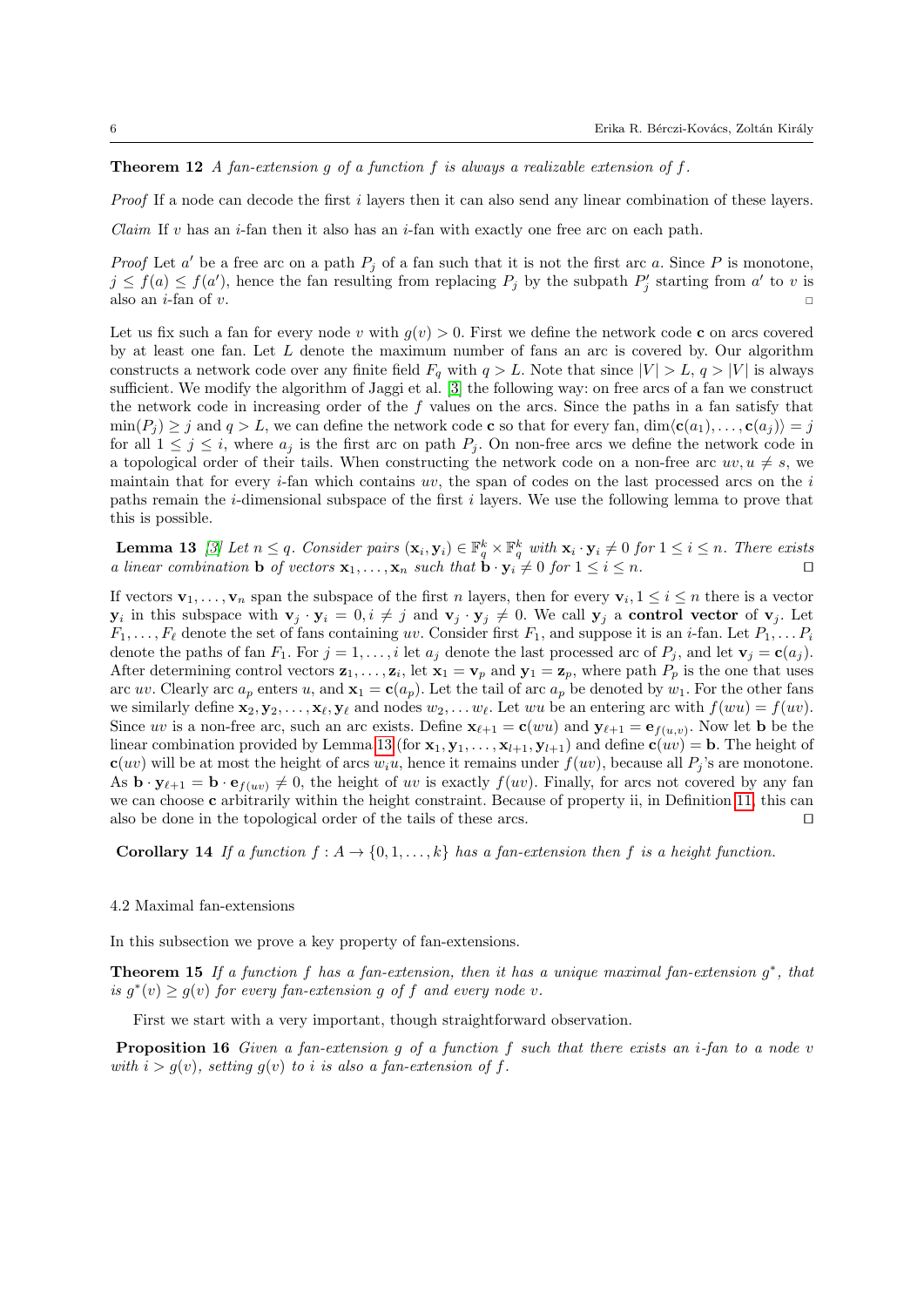<span id="page-6-0"></span>

Fig. 2: Auxiliary graph  $D_{n,3}$ .

# Proof (Proof of Theorem [15](#page-5-2) )

Let  $g^+$  be a fan-extension for which  $\sum_{v \in V} g^+(v)$  is maximum and assume indirectly that there exists another fan-extension g' and a node v for which  $g'(v) > g^+(v)$ . We can assume that v is the first such node in a topological order. From Proposition [16,](#page-5-3) increasing  $g^+$  on v to  $i = g'(v)$  would also give a fan-extension, because the *i*-fan of *v* is also an *i*-fan for  $q^+$ .  $+$ .

#### Theorem 17 The maximal fan-extension of a function f can be determined algorithmically.

Proof By Proposition [16,](#page-5-3) it is enough to prove that we can calculate the maximal fan-extension in a topological order of the nodes. Assume that g is defined for any node before a node  $v \in V - s$  in that order. In order to find monotone paths, we build auxiliary graphs (see Figure [2\)](#page-6-0).

For  $0 \leq i \leq k$ , let  $D_{v,i} = (V', A')$  denote the following auxiliary graph of D: we delete all arcs with f value greater than i. We add i extra nodes to the digraph:  $t_1, \ldots, t_i$ . For every node u before v in the topological order we change the tail of every outgoing arc uw from u to  $t_{f(uw)}$  if  $g(u) \ge f(uw)$  and we define  $f(t_{f(uw)}w) := f(uw)$ . We replace every arc  $ux \in A'$  by two new nodes  $z_{ux}^u$  and  $z_{ux}^x$ , and arcs  $z_{ux}^u z_{ux}^x$ and  $z_{ux}^x$ , and for each  $wu \in A'$ , if  $f(wu) \le f(ux)$ , then add arc  $z_{uu}^u z_{ux}^u$ . For every vertex of the form  $z_{t_ix}^{t_i}$  we also add arc  $t_iz_{t_ix}^{t_i}$ . Finally we add extra arcs:  $st_j$  for  $1 \leq j \leq i$  and  $i-1$  parallel copies of  $t_jt_{j+1}$ for  $1 \leq j \leq i-1$ .

<span id="page-6-1"></span>**Lemma 18** There exists an *i*-fan to  $v \in V$  if and only if  $\lambda_{D_{v,i}}(s, v) = i$ .

*Proof* Note that a monotone path  $P$  to  $v$  in  $D$  which has exactly one free arc, corresponds to a path in  $D_{v,i}$  starting from  $t_{\min(P)}$  and vice versa. Hence an *i*-fan corresponds to *i* paths in  $D_{v,i}$ , each starting from a node  $t_j$  for some j. Suppose indirectly that  $\lambda_{D_{v,i}}(s, v) < i$ , that is, there exists an  $\overline{s}v$  set  $X \subseteq V'$ with  $\varrho(X) < i$ . Since  $\lambda_{D_{v,i}}(s,t_i) = i$ ,  $t_i \notin X$ . Let j denote the greatest integer for which  $t_i \in X$ . Since for an i-fan at least  $i - j$  paths in the fan have value at least  $j + 1$ , paths in  $D_{v,i}$  corresponding to paths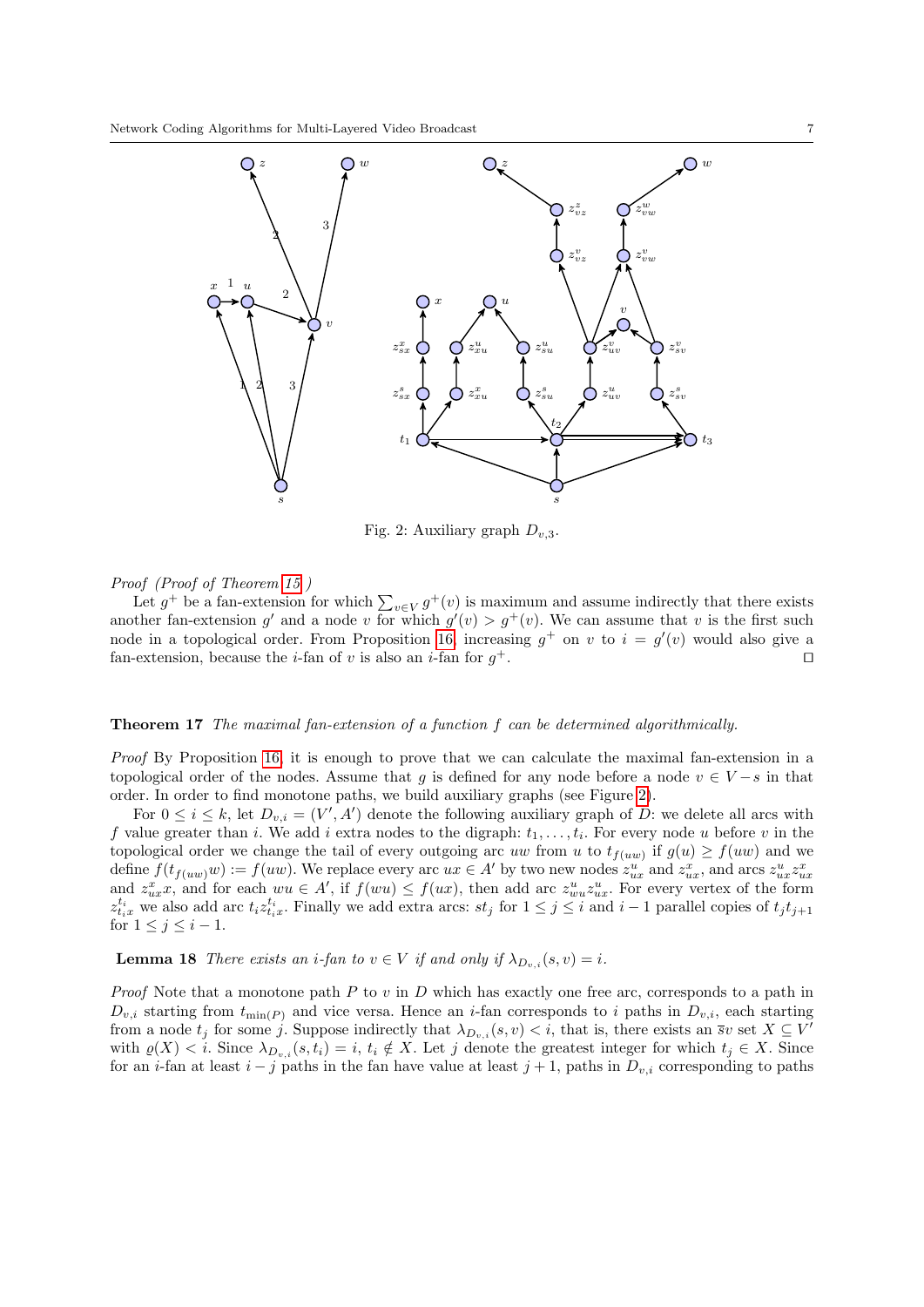of the fan enter X on at least  $i - j$  arcs. Also, there are j paths to  $t_i$  in  $D_{v,i}$  using arcs between s and  $t_1, \ldots, t_j$  only, which are disjoint from the arcs of the fan. Hence there are at least i arcs entering X, contradicting the assumption.

To prove the other direction, let  $P_1, P_2, \ldots, P_i$  be i arc-disjoint sv paths in  $D_{v,i}$ . Note that  $\{t_1, \ldots, t_i\}$ is a cut set in  $D_{v,i}$  hence every path  $P_j$  must go through at least one of them. Since  $\varrho(\lbrace t_1,\ldots,t_j\rbrace)=j$ , at least  $i - j + 1$  paths go through the set  $\{t_{j+1}, \ldots, t_i\}$ , which correspond to paths in D with value at least  $j + 1$ .

The maximal possible value of  $g(v)$  is the maximal i for which there exists an i-fan of v. Once g is determined for every node, we can easily check property ii, in Definition [11](#page-4-1) for f and g.  $\square$ 

Lemma [18](#page-6-1) shows that the existence of a fan is equivalent with a connectivity requirement in an auxiliary graph.

Corollary 19 Given a function  $f : A \to \{0, 1, ..., k\}$  and a demand  $\tau$ , we can check algorithmically whether f has a fan-extension g such that  $g \geq d_{\tau}$  by calculating the maximal fan-extension  $g^*$  and comparing it to  $d_{\tau}$ .

# <span id="page-7-0"></span>5 Characterizing feasible height functions for two layers

In this section we will prove that for two layers  $(k = 2)$ , the feasible height functions can be characterized. A demand is **proper**, if  $\lambda(s, t_i) \geq i$  for all i and all  $t_i \in T_i$ . Being a proper demand is a natural necessary condition for a demand to have a feasible network code, however, not always sufficient.

<span id="page-7-1"></span>**Theorem 20** A function  $f: A \to \{1,2\}$  is a height function, feasible for a proper demand  $\tau = (T_1, T_2)$ , if and only if for all arcs  $uv \in A$ , with  $u \neq s$ 

1. if  $f(uv) = 2$ , then  $\exists w u \in A : f(wu) = 2$ ,

2. if  $f(uv) = 1$ , then either  $\exists w u \in A : f(wu) = 1$ , or  $\lambda(s, u) \geq 2$ ,

- 3. for any receiver  $t \in T_1$  with  $\lambda(s,t) = 1$ , there is a 1-valued arc entering t, and
- 4. for any  $t \in T_2$  there is a 2-valued arc entering t.

*Proof* It is enough to prove sufficiency, necessity is straightforward. Let  $U \subseteq V - s$  denote the set of special non-receiver nodes, where a node  $u$  is special, if all entering arcs are 2-valued, but it has a 1valued outgoing arc (by Property 2, we know that  $\lambda(s, u) \geq 2$ ). The set of receiver nodes  $t \in T$  for which  $\lambda(s,t) = 1$  is denoted by  $T_1'$ . As  $\tau$  is proper, for each node in  $T_2' = U \cup T \setminus T_1'$  there exist two arc disjoint paths from s, hence, for  $T_2'$  there exists a network code **c** feasible for demand  $\tau_2 = (\emptyset, T_2')$ . If the field size q is greater than  $|T_2|$ , the code can be chosen to have height two on every arc, that is, the coefficient of  $e_2$  is nonzero [\[3\]](#page-13-5). In order to be feasible for the original demand  $\tau = (T_1', T_2')$ , we modify **c** the following way: for every arc uv with  $f(uv) = 1$  we set  $\mathbf{c}(uv) = (1, 0)$ .

We are left to prove that **c** remains a network code, and becomes feasible for demand  $\tau$ .

The span of the incoming vectors can only change at nodes which have only 1-valued incoming arcs, but in this case it has also only 1-valued outgoing arcs, so the network code has the linear combination property (note that in special nodes the span of the incoming vectors remains two-dimensional). Using Properties 3 and 4, the code clearly becomes feasible for demand  $\tau$ .

**Corollary 21** For two layers, a function  $f : A \to \{0, 1, \ldots, k\}$  is a height function feasible for a demand  $\tau$  if and only if it has a fan-extension g with  $g(v) \geq d_{\tau}$  for all v.

*Proof* We use the notations of the previous proof and define the extension g to be 2 on  $T_2'$  and 1 on  $T_1'$ and zero everywhere else. It is easy to see that for a receiver node  $t$ , if it is in  $T_1'$ , there is a path from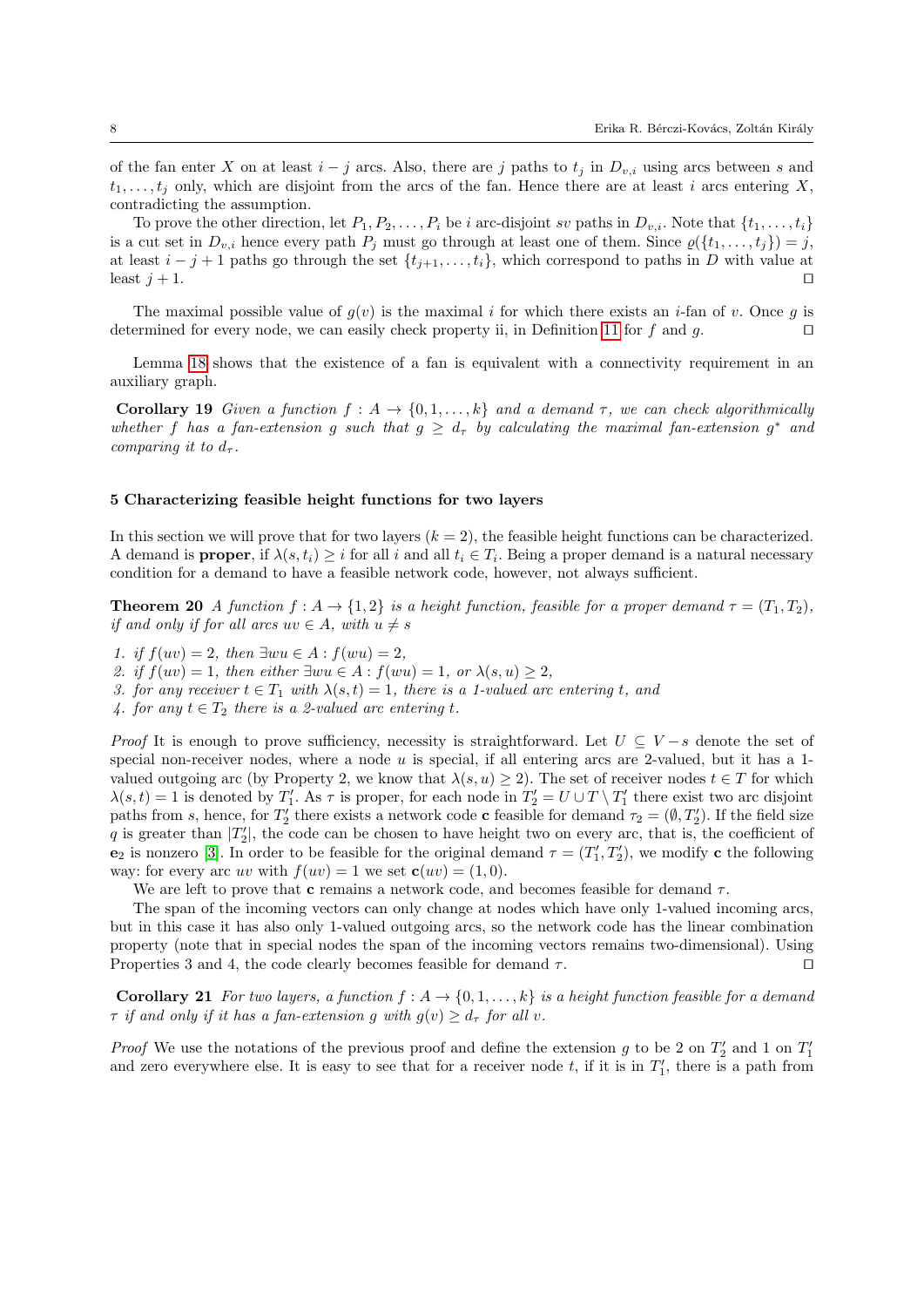another terminal node containing 1-valued arcs only, that is, there exists a 1-fan to that node. If  $t$  is in  $T_2'$ , either there are two edge disjoint paths of 2-valued arcs starting from receiver nodes both in  $T_2'$  or there is a path of 1-valued arcs from a node in  $T_1'$  and a path of 2-valued arcs from a node in  $T_2'$ . Both cases give a 2-fan for t.

#### 5.1 Optimal algorithm for two layers

In this subsection we show that given the condition that all receiver nodes have to be able to decode the first layer, there is a unique maximal set of nodes X in the graph such that demand  $\tau' = (T \setminus X, X)$ is satisfiable. We will give an algorithm for finding this maximal set, as well as constructing a feasible network code.

Note that by Menger's theorem,  $\lambda(s, v)$  equals the minimum of  $\rho(X)$ , where X is an  $\overline{s}v$  set.

**Proposition 22** Let  $v \in V - s$ ,  $\lambda(s, v) = i$ , and X, Y two i-sets with  $v \in X \cap Y$ . Then  $X \cup Y$  is also an i-set.

Proof As  $\rho(X \cup Y) + \rho(X \cap Y) \leq \rho(X) + \rho(Y)$ , and  $\rho(X \cup Y)$ ,  $\rho(X \cap Y) \geq i$ , the claim follows.

From the claim we get that for every vertex  $v \in V - s$  there is a unique maximal  $\lambda(s, v)$ -set containing  $\overline{v}$ .

Given a proper demand  $\tau = (T_1, T_2)$ , the following algorithm gives a feasible height function for  $\tau' = (T_1, T_2')$  where  $T_2'$  is the unique maximal subset of  $T_2$ , such that a feasible network code for  $\tau'$  exists. As a by-product, it also decides whether demand  $\tau$  is satisfiable or not. Having this height function, one can easily get a feasible network code for  $\tau'$  along the lines of the previous subsection. We remark that this code will also be feasible for  $\tau'' = (T_1 \cup (T_2 \setminus T_2'), T_2')$ , in other words every receiver will get at least the base layer. We will also prove, that any fieldsize  $q > |T_1| + |T_2|$  will be enough for this network code.

Let Z be the set of maximal 1-sets which contain at least one node from T. For a set  $Z_i \in \mathcal{Z}$ , let  $I(Z_i)$  denote the set of arcs with head or tail in  $Z_i$ .

**Claim 23** The sets  $Z_i$  are pairwise disjoint and so are the sets  $I(Z_i)$ .

Let Z denote the set of nodes not reachable from s in  $D' = (V, A \setminus \bigcup_i I(Z_i))$ . It is obvious that if every receiver in T can decode the first layer, then no receiver in Z can decode two layers. Let  $T_2' = T_2 \setminus Z$ . For an arc  $uv \in A$ , let  $f(uv)$  be the following. If  $uv \in I(Z)$ , then  $f(uv) = 1$ , otherwise let  $f(uv) = 2$ .

**Theorem 24** Function f is realizable for  $\tau'' = (T_1 \cup (T_2 \setminus T_2'), T_2')$ . In addition, any finite field of size  $q > |T|$  can be chosen for the network code (where  $T = T_1 \cup T_2$ ).

*Proof* By the definition of Z, it is clear that Constraint 1 of Theorem [20](#page-7-1) is fulfilled. Suppose that  $f(w) = 1$ for an arc with  $u \neq s$  and there are no 1-valued arcs entering u. We need to prove that  $\lambda(s, u) \geq 2$ .

Suppose that this is not the case, thus there is an  $\overline{s}u$  set  $X \subset V$  with  $\rho(X) = 1$ . Since  $uv \in I(Z)$  but none of the arcs entering u is in  $I(Z)$ , it follows that  $v \in Z$  and  $u \notin Z$ . Hence  $v \in Z_i$  for some i, but then  $X \cup Z_i$  would be a subset with in-degree one, contradicting the maximality of  $Z_i$ .

For the second statement, using the proof of Theorem [20,](#page-7-1) it is enough to show that the size of the set U of special non-receiver nodes defined there is not greater than the number of terminals that have demand one in  $\tau''$ . We claim moreover that  $|U| \leq |T \cap Z|$ . Every  $u \in U$  is a tail of an arc entering some  $Z_i$ , and for every  $Z_i$  there is only one entering arc. Since each of the pairwise disjoint sets  $Z_i$  contains at least one terminal from  $T \cap Z$ , we are done.

We note that this algorithm has a more-or-less obvious implementation in time  $O(|A|)$  using BFS. We do not detail it here, because a more general algorithm given in the next section will also do the job.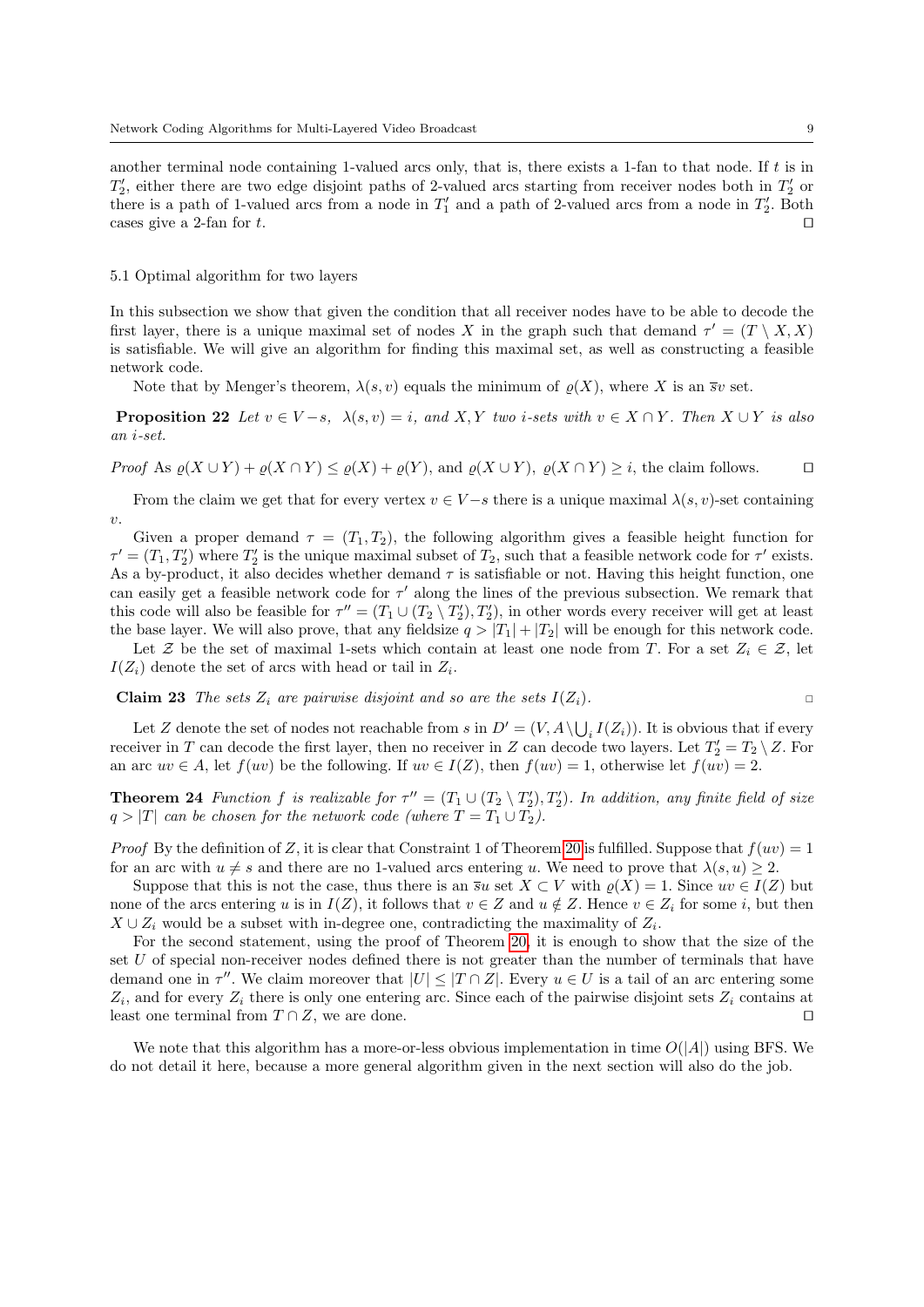# <span id="page-9-0"></span>6 Three layers

6.1 Heuristics for 3 layers

In this subsection we give a new network coding algorithm for three layers. We prove that given a receiver set T, the algorithm sends the first layer to every receiver and within this constraint, the unique maximal set of receivers gets at least two layers, while some receivers may get three layers. Because of its properties we call our heuristic 2-Max.

Step 1 Let  $W_1$  denote the union of maximal 1-sets which contain at least one node from T. In Section [4](#page-4-0) it was proved that if all receivers get the first layer, a receiver v cannot get more than one layer if and only if it is cut by  $W_1$  from s, that is, if there is no directed path from s to v in  $V \setminus W_1$ . Let  $\overline{W}_1 \supseteq W_1$ denote the set of nodes cut from s by W<sub>1</sub>. We set  $T_1 = T \cap \overline{W}_1$ . We define a set of **pseudo receivers** U which contains nodes not in  $\overline{W}_1$  but having an outgoing arc entering  $\overline{W}_1$ .

Step 2 Similarly to the first case, let  $W_2$  denote the maximal 2-sets which contain a receiver or a pseudo receiver. Let  $\overline{W}_2 \subseteq V \setminus \overline{W}_1$  denote the set of nodes only reachable from s through  $\overline{W}_1 \cup W_2$ . We set  $T_2 = (T \cup U) \cap \overline{W}_2$ .

Note that for determining sets  $\overline{W}_1$  and  $\overline{W}_2$  we can use the distributed algorithm presented in Subsection [6.2.](#page-10-0)

Step 3 We define a function  $f: A \to \{1,2,3\}$  on D which is 1 on  $I(\overline{W}_1)$ , 2 on  $I(\overline{W}_2) \setminus I(\overline{W}_1)$  and 3 otherwise. Let  $T^* = U \cup T$ . We proceed on the nodes of  $T^* \setminus T_1$  in a fixed a topological order and decrease f on some arcs from 3 to 2. Let  $v$  denote the next node to be processed. We take a cost function  $c: A \to \{0,1\}$  which is 1 on 3-valued arcs and 0 everywhere else. Then we take the set of nodes  $X \subseteq T$ reachable from s on 3-valued arcs and increase c to  $|A|$  on an s-arborescence (a directed tree in which every node except s has in-degree 1) of 3-valued arcs spanning X. Since  $v \notin \overline{W}_1$ , there are two arc-disjoint paths  $P_1$  and  $P_2$  from  $T^* \cup \{s\}$  to v so that  $P_2$  does not start in  $T_1$ . Moreover, it can be assumed that the inner nodes of these paths do not intersect  $T^*$ .

Case I There are two edge-disjoint paths from  $T^* \cup \{s\}$  to v, such that both avoid  $T_1$ . Let us take a minimum cost pair of paths  $P_1 \cup P_2$  described above according to the cost function c. Then we decrease f on the 3-valued arcs of  $P_1$  and  $P_2$ .

Case II No such pair exists. We take a minimum cost  $P_1 \cup P_2$  from  $T^* \cup \{s\}$  to v according to the cost function c. Then we decrease f on the 3-valued arcs of  $P_1 \cup P_2$ .

Step 4 Finally, we check in the topological order of the nodes, whether every 3-valued outgoing arc has a 3-valued predecessor, and if not, we decrease its value to 2.

**Theorem 25** Let  $T_1$  be the set of receivers that can get at most 1 layer, and let  $T_2$  be the set of receivers and pseudo receivers that can get at most 2 layers, as described by the algorithm above. The function f constructed has a realizable extension for demand  $\tau = (T_1, T_2', T_3')$  for which  $T_2 \subseteq T_2'$  and  $(T_2' \cup T_3') \supseteq T \setminus T_1$ . Heuristic 2-Max sends at least one layer to each receiver and within this constraint it sends at least two layers to the maximum number of receivers.  $\Box$ 

The running time of the algorithm is  $O(|V|(|A|+|V| \log |V|))$ , because steps 1, 2 and 4 require time  $O(|A|)$ , and the processing of a node in step 3 requires time  $|A|+|V| \log |V|$  applying Suurballe's algorithm as a subroutine for minimum cost arc-disjoint path pairs [\[9\]](#page-13-6).

We remark that for more than 3 layers a network code can be determined by a straightforward generalization of the heuristic for which the number of valuable layers is  $1, 2$  or k at each receiver. A more refined network code, including intermediate performance values too, is the scope of future work.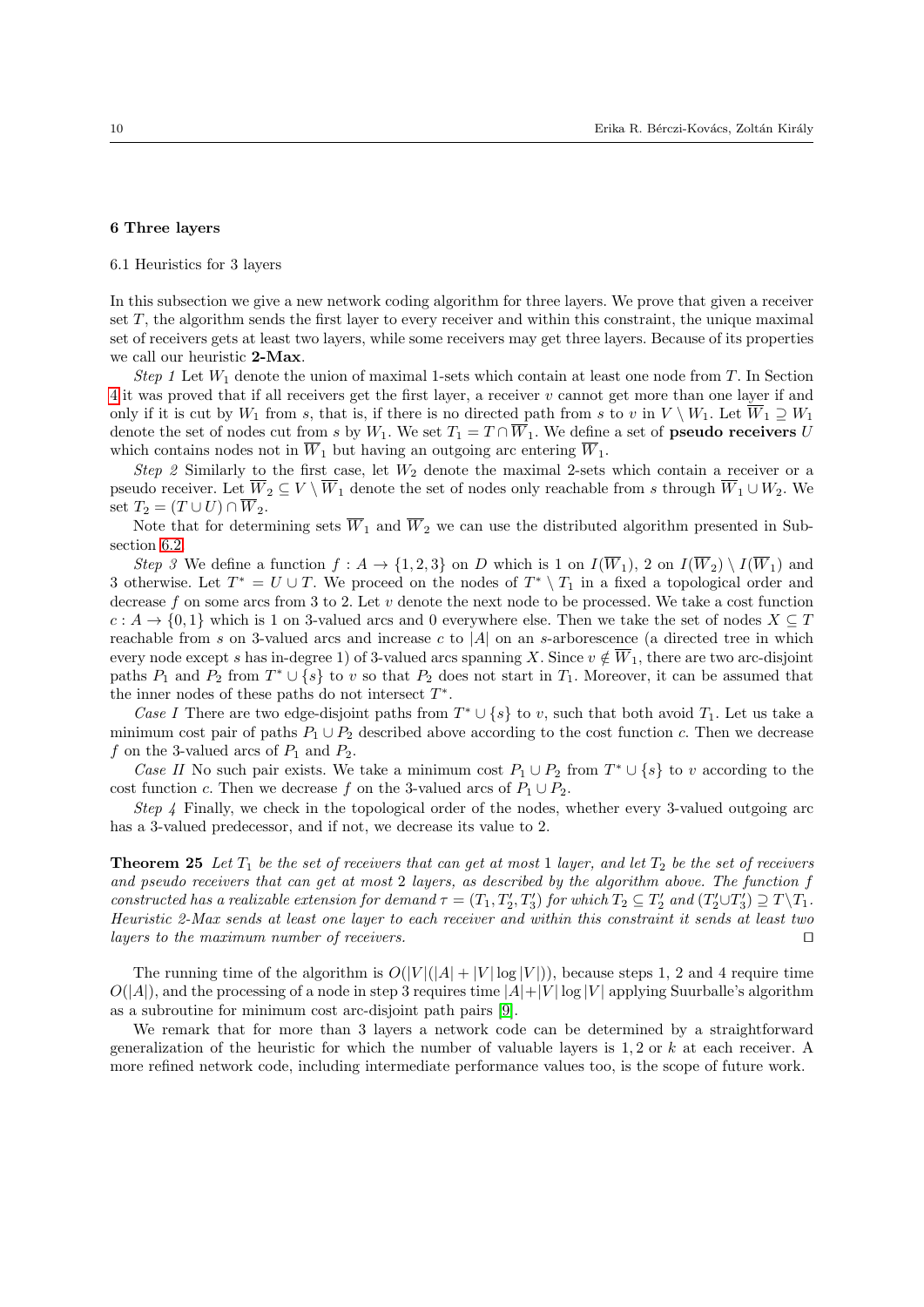<span id="page-10-0"></span>6.2 A connectivity algorithm for determining maximal 1-sets and 2-sets

Goals: we are going to give a distributed, linear time algorithm for the following problems:

- Determine  $\lambda(s, v)$  for all v, but if it is  $\geq 3$  then only this fact should be detected.
- For each v with  $\lambda(s, v) = 1$  determine the incoming arc of the unique maximal 1-set containing v.
- For each v with  $\lambda(s, v) = 2$  determine the incoming arcs of the unique maximal 2-set containing v.

We assume that ∗ is a special symbol which differs from all arcs.

During the algorithm each node  $v$  (except  $s$ ) waits until it hears messages along all incoming arcs, then it calculates  $\lambda(s, v)$ , and the 3 messages  $m_1(v), m_2(v), m_3(v)$  it will send along all outgoing arcs.

The algorithm starts with s sending  $m_1(s) := m_2(s) := m_3(s) := *$  along all outgoing arcs.

We need to describe the algorithm for an arbitrary node  $v \in V-s$ . First v waits until hearing the messages on the set of incoming arcs denoted by  $IN(v) = \{a_1, \ldots, a_r\}$ . When on an arc  $a_i$  it hears a  $*,$ it replaces it by  $a_i$ . Let the messages arrived (after these replacements) on arc  $a_i$  be  $m_1^i, m_2^i, m_3^i$ . Then v examines the set  $M_1(v) = \{m_1^i\}_{i=1}^r$ . If  $|M_1(v)| = 1$  then v sets  $\lambda(s, v) := 1$  and  $m_1(v) := m_2(v) :=$  $m_3(v) := m_1^1$ , otherwise it sets  $m_1(v) := *$ .

Next v examines the set  $M_2(v) = \bigcup_{i=1}^r \{m_2^i, m_3^i\}$ . If  $|M_2(v)| = 2$  then it sets  $\{m_2(v), m_3(v)\} = M_2(v)$ , and if  $\lambda(s, v)$  was not set to 1 before, it sets it to 2.

Let us call an entering arc  $a_j$  **important** for v, if  $m_1^j \notin \bigcup_{1 \leq i \leq r, i \neq j} \{m_2^i, m_3^i\}$ , and let  $I_v$  denote the set of important arcs for v. If  $|M_2(v)| > 2$ , then v next examines the set  $M'_2(v) = \bigcup_{i \in I_v} \{m_2^i, m_3^i\} \cup \bigcup_{i \notin I_v} \{m_1^i\},\$ and if  $|M'_2(v)| = 2$ , then it makes the same steps with  $M'_2(v)$  as described before with  $M_2(v)$ .

Finally, if both  $|M'_2(v)|$  and  $|M_2(v)|$  are greater than 2 and  $\lambda(s, v)$  was not set to 1, v examines  $M_1(v)$ again, and if  $|M_1(v)| \leq 2$ , then it sets  $\{m_2(v), m_3(v)\} = M_1(v)$ , and it sets  $\lambda(s, v)$  to 2.

If they were not set before, let  $m_2(v) := m_3(v) := *$  and  $\lambda(s, v) = 3$ .

An sv cut is a set of arcs, which intersects every sv path.

<span id="page-10-1"></span>Claim 26 Let  $v \in V-s$ . Each of the sets  $M_1(v)$ ,  $M_2(v)$  and  $M'_2(v)$ , whenever defined, contains an sv cut.

Proof For an arc a, let us call an arc set an a-arc-cut if it intersects every directed path from s ending with a. Note that the arc  $a$  itself is an  $a$ -arc-cut, and the union of arc-cuts for all the entering arcs of a node v form an sv cut. Also, for an arc uv, an su cut forms a uv-arc-cut. To prove the claim, inductively we can assume, that on an arc uv either  $m_1(uv) = *$  or  $m_1(uv)$  is an su cut, and also either set  $\{m_2(uv), m_3(uv)\} = \{*\}$  or is an su cut. In all cases, after the replacement, node v hears along arc uv an  $m_1$  that forms a uv-arc-cut and  $m_2, m_3$  that form also a uv-arc-cut, proving the claim.

**Theorem 27** For every node  $v \in V - s$ , the algorithm correctly calculates  $\lambda(s, v)$ . If  $\lambda(s, v) = 1$  then  $m_1(v)$  is the incoming arc of the unique maximal  $\overline{s}v$  set with  $\rho(X) = 1$ . If for the arc uw entering this set X we have  $\lambda(s, u) = 2$ , then  $\{m_2(v), m_3(v)\} = \{m_2(u), m_3(u)\}$ . If  $\lambda(s, v) = 2$  then  $m_2(v), m_3(v)$  is the pair of incoming arcs of the unique maximal  $\overline{s}v$  set with  $\rho(X) = 2$ .

*Proof* First suppose that  $\lambda(s, v) \geq 3$ . By Claim [26,](#page-10-1)  $|M_1(v)| \geq 3$ ,  $|M_2(v)| \geq 3$ . and  $|M'_2(v)| \geq 3$ . Consequently in this case node v correctly concludes  $\lambda(s, v) \geq 3$  and it will send ∗s as messages.

Now suppose  $\lambda(s, v) = 1$ , and let X denote the unique maximal set with  $s \notin X$ ,  $v \in X$ ,  $\varrho(X) = 1$ , and let uw be the unique arc entering X. In this case clearly  $m_1(w) = uw$  (otherwise  $m_1(w)$  would be an arc e entering another set Y with  $u \in Y$  and  $\varrho(Y) = 1$ , but then  $X \cup Y$  would be a bigger set with one incoming arc). It is easy to see that now along every arc inside  $X$  the first message is also uw, so only this message arrives at v as first message and then v correctly sets  $\lambda(s, v) = 1$ . Also, if  $\lambda(s, u) = 2$ , then inductively we may assume that  $|\{m_2(u), m_3(u)\}| = 2$  hence  $M_2(z)$  remains this set for every node only reachable from  $u$ , including  $v$ .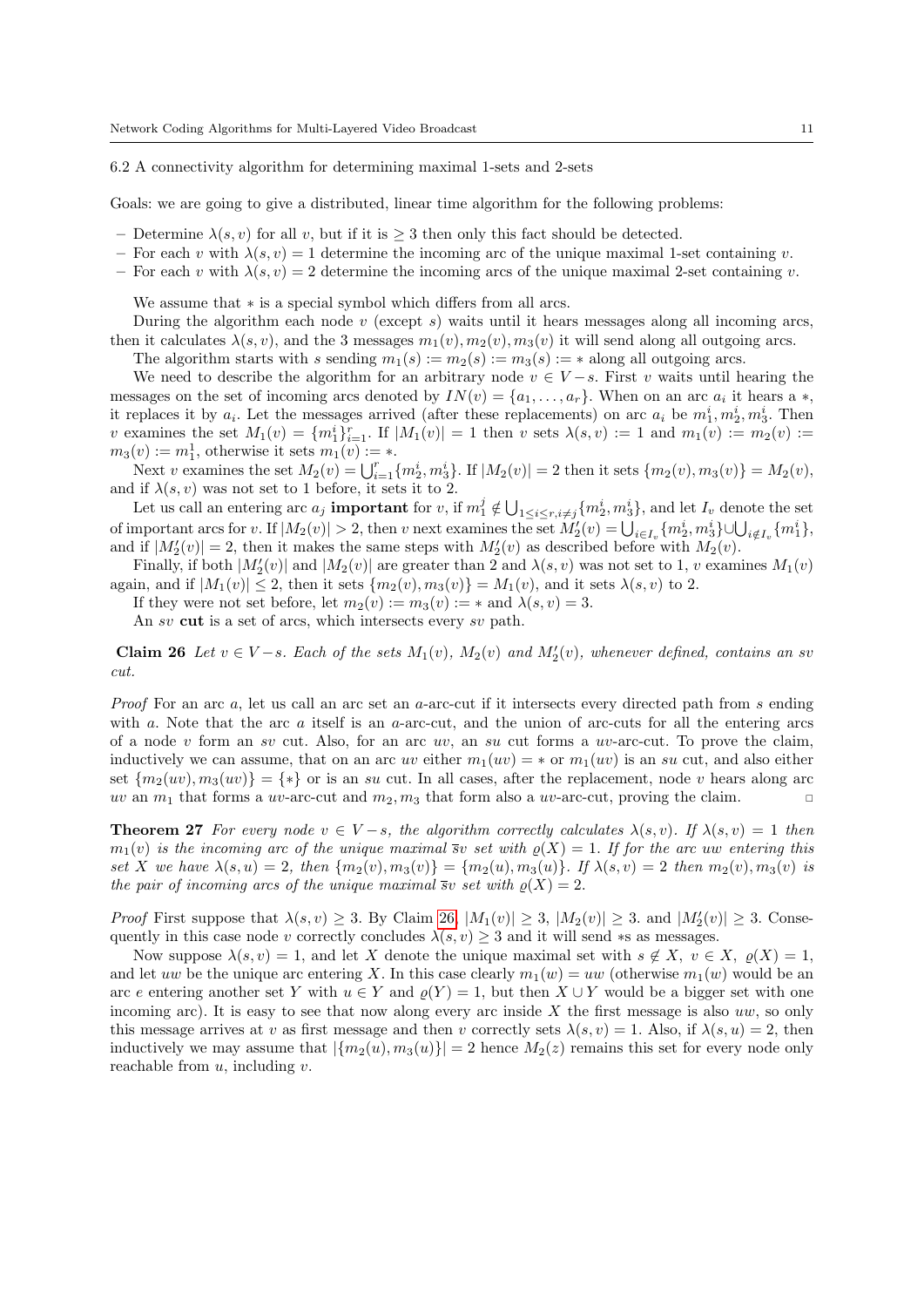Finally suppose  $\lambda(s, v) = 2$ , and let X denote the unique maximal  $\overline{s}v$  set with  $\rho(X) = 2$ , and let uw and  $u'w'$  be the two arcs entering X. Note that  $\lambda(s, u), \lambda(s, u') > 1$ , otherwise X would not be maximal. That is,  $m_1(u) = m_1(u') = *$ . By Claim [26,](#page-10-1)  $|M_1(v)| \geq 2$ , so v does not set  $\lambda(s, v)$  to one.

As  $D$  is acyclic with a unique source  $s$ , and every node is reachable from  $s$ , the subgraph of  $D$  spanned by X either contains one source, say w, or contains two sources: w and  $w'$  (a source must be the head of an entering arc).

Case I  $w = w'$ . As w is the source of  $G[X]$ , we have  $\varrho(w) = 2$ , so  $|M_1(w)| = 2$  and  $\{m_2(w), m_3(w)\} =$  $\{uw, u'w\}$ . Therefore every node x inside X has  $M_2(x) = \{uw, u'w\}$ . As  $|M_2(v)| = 2$ , v sets  $\lambda(s, v) = 2$ .

Case II  $w \neq w'$ . Let  $X_1$  denote the set of vertices  $x \in X$  only reachable from one of w and w'. It follows that  $\lambda(s, x) = 1$  for all  $x \in X_1$  hence every  $x \in X_1$  has  $M_1(x) = \{uw\}$  or  $\{u'w'\}$ . If node v is a source of  $G[X \setminus X_1]$ , then  $M_1(v) = uw, u'w'$ . For a node  $v \in X \setminus X_1$  with entering arcs from  $X_1$  and also from  $X \setminus X_1$ , it holds that  $\{uw, u'w'\} \subseteq M_2(v)$ , since an entering arc a not coming from  $X_1$  is important for v and it carries  $\{uw, u'w'\}$  in  $\{m_2(a), m_3(a)\}$ . An arc b coming from  $X_1$  carries uw or  $u'w'$  in  $m_1(b)$ , so b is not important. Hence  $M'_2 = \{uw, u'w'\}$ . Finally for a node  $v \in X \setminus X_1$  with all entering arcs from  $X \setminus X_1$ , clearly  $M_2 = \{uw, u'w'\}.$  $\left\langle \cdot \right\rangle$ .

The running time of the algorithm is  $O(|A|)$ .

#### 6.3 Experimental results

We compared our heuristic 2-Max for three layers with the heuristic of Kim et al. which they called  $minCut$  [\[4\]](#page-13-2).

We generated random acyclic networks with given number of nodes and given arc densities. Then we chose some nodes as receivers with a given probability. Finally for every receiver  $t$  we calculated  $i = \min(3, \lambda(s, t))$  and put t randomly into one of the sets  $T_1, \ldots, T_i$ .

The comparison is not easy, because there is no obvious objective function that measures the quality of the solutions. Generally we can say that none of the algorithms outperformed the other. To illustrate this we show an example, which was run on random networks with 551 nodes and 2204 arcs and with probability 0.1 for selecting receivers. We describe only the number of nodes in  $T_3$  receiving 1,2, or 3 layers (see Figure [3\)](#page-12-0).

For making more precise comparison, we had to define a realistic objective function. As both heuristics carry the base layer to every receiver, we did not give a score for these. The objective function we chose is  $2 \cdot r_2^2 + 1.8 \cdot r_3^2 + 2.7 \cdot r_3^3$ , where  $r_2^2$  is the number of receivers in  $T_2$  that received two layers,  $r_3^2$  is the number of receivers in  $T_3$  that received two layers, and  $r_3^3$  is the number of receivers in  $T_3$  that received three layers. The ideology behind this is the following. A receiver with demand two is absolutely satisfied if it receives two layers. A receiver with demand three is a little bit less satisfied if it receives two layers, but much more happy than one receiving only one layer. And a receiver receiving three layers is 1.5 times satisfied than one receiving only two.

We made series of random inputs with varying number of nodes. For each node number we generated 10 inputs, calculated the scores defined above, and averaged, this score makes one point in the graphs shown. Implementations were carried out with LEMON C++ library [\[7\]](#page-13-7).

# 7 Conclusion

In this paper we investigated the multi-layered multicasting problem proposed by Kim et al. [\[4\]](#page-13-2). We proved NP-hardness for some very special cases of the problem, including demand  $\tau = (T_1, T_2)$ , if we want to maximize the number of satisfied receivers. For two layers we gave a network coding algorithm which is optimal if the task is to send at least one layer to every receiver and two layers to as many receivers as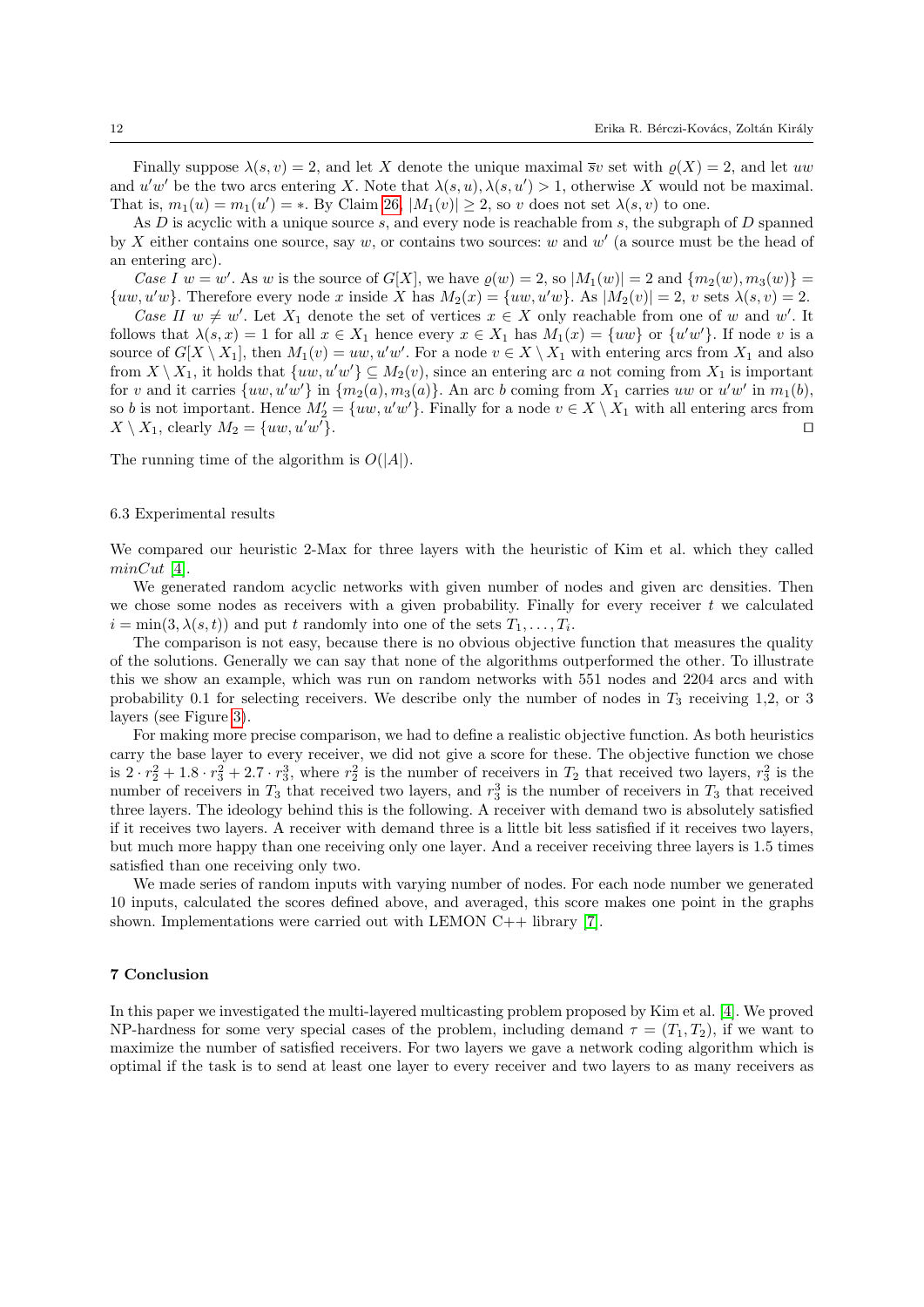<span id="page-12-0"></span>

Fig. 3: Comparison on one specific example for users with demand 3.



Fig. 4: Comparison of weighted performances with varying number of nodes.

possible. For three or more layers we gave a sufficient condition for a function  $f : A \to \{0, 1, \ldots, k\}$  to be a feasible height function for a demand, and showed that this condition can be checked algorithmically, and is sharp for the case of two layers. Also, we presented a heuristic for three layers called 2-Max, which not only ensures that all terminals can decode the base layers, but also carries the second layer to the maximum number of receivers. The comparison of the heuristics analyzed shows that on some average of the inputs our new heuristic outperforms the other with a peremptorily chosen objective. But on a given input it is hard to predict which heuristic gives the best output, so we propose to run both, and choose the better (regarding to the objective in question).